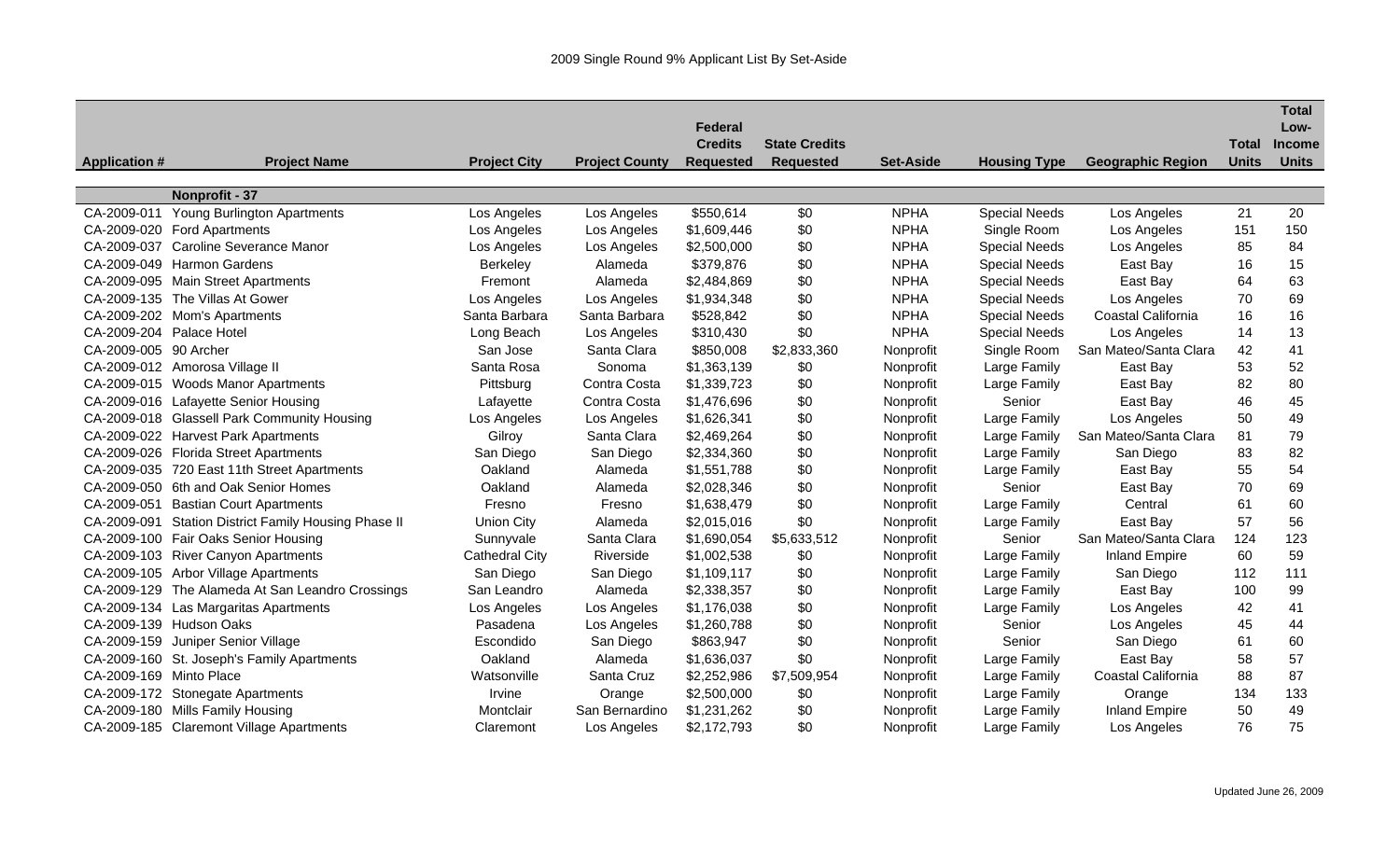|                      |                                              |                      |                       |                  |                      |                  |                     |                          |              | <b>Total</b>  |
|----------------------|----------------------------------------------|----------------------|-----------------------|------------------|----------------------|------------------|---------------------|--------------------------|--------------|---------------|
|                      |                                              |                      |                       | <b>Federal</b>   |                      |                  |                     |                          |              | Low-          |
|                      |                                              |                      |                       | <b>Credits</b>   | <b>State Credits</b> |                  |                     |                          | <b>Total</b> | <b>Income</b> |
| <b>Application #</b> | <b>Project Name</b>                          | <b>Project City</b>  | <b>Project County</b> | <b>Requested</b> | <b>Requested</b>     | <b>Set-Aside</b> | <b>Housing Type</b> | <b>Geographic Region</b> | <b>Units</b> | <b>Units</b>  |
|                      | CA-2009-195 Seasons at Compton               | Compton              | Los Angeles           | \$1,318,793      | \$0                  | Nonprofit        | Senior              | Los Angeles              | 84           | 83            |
|                      | CA-2009-200 Artisan Court Apartments         | Santa Barbara        | Santa Barbara         | \$1,380,503      | \$0                  | Nonprofit        | Single Room         | Coastal California       | 56           | 55            |
|                      | CA-2009-205 Cuatro Vientos                   | Los Angeles          | Los Angeles           | \$781,939        | \$0                  | Nonprofit        | Large Family        | Los Angeles              | 25           | 24            |
|                      | CA-2009-224 Coy D. Estes Expansion Project   | Upland               | San Bernardino        | \$1,370,305      | \$0                  | Nonprofit        | Senior              | <b>Inland Empire</b>     | 72           | 71            |
|                      | CA-2009-226 7th & Coronado Family Apartments | Los Angeles          | Los Angeles           | \$2,414,724      | \$0                  | Nonprofit        | Large Family        | Los Angeles              | 68           | 67            |
| CA-2009-229          | Professional Housing & Development Apts.     | Los Angeles          | Los Angeles           | \$579,865        | \$0                  | Nonprofit        | At-Risk             | Los Angeles              | 83           | 82            |
|                      | <b>Rural - 51</b>                            |                      |                       |                  |                      |                  |                     |                          |              |               |
| CA-2009-038          | <b>Lindsay Apartments</b>                    | Lindsay              | Tulare                | \$789,102        | \$0                  | Rural / RHS 514  | At-Risk             |                          | 60           | 59            |
| CA-2009-107          | <b>Brawley Pioneers Apartments</b>           | <b>Brawley</b>       | Imperial              | \$1,416,329      | \$0                  | Rural / RHS 514  | Large Family        |                          | 76           | 75            |
| CA-2009-177          | <b>Beckes Street Apartments</b>              | Wasco                | Kern                  | \$1,110,505      | \$0                  | Rural / RHS 514  | Large Family        |                          | 58           | 57            |
| CA-2009-181          | Valle Naranjal                               | Piru                 | Ventura               | \$2,374,662      | \$0                  | Rural / RHS 514  | Large Family        |                          | 66           | 65            |
| CA-2009-233          | <b>Tresor Apartments</b>                     | Salinas              | Monterey              | \$2,272,947      | \$0                  | Rural / RHS 514  | Large Family        |                          | 81           | 80            |
|                      | CA-2009-164 Arvin Family Apartments          | Arvin                | Kern                  | \$1,066,797      | \$3,555,990          | Rural / RHS 515  | Large Family        |                          | 60           | 59            |
|                      | CA-2009-228 Orchard Village                  | Winters              | Yolo                  | \$1,689,547      | \$5,631,822          | Rural / RHS 515  | Large Family        |                          | 74           | 73            |
|                      | CA-2009-025 Goshen Village II                | Goshen               | Tulare                | \$1,062,738      | \$3,542,460          | Rural            | Large Family        |                          | 56           | 55            |
| CA-2009-031          | <b>Brisas De Paz Apartments</b>              | Desert Hot Springs   | Riverside             | \$1,543,041      | \$0                  | Rural            | Large Family        |                          | 62           | 61            |
| CA-2009-040          | Creekside Village                            | Los Alamos           | Santa Barbara         | \$1,458,318      | \$0                  | Rural            | Large Family        |                          | 39           | 38            |
|                      | CA-2009-044 Boles Creek Apartments           | Weed                 | Siskiyou              | \$323,717        | \$0                  | Rural            | At-Risk             |                          | 50           | 49            |
|                      | CA-2009-056 Gold Country Village             | <b>Grass Valley</b>  | Nevada                | \$1,444,399      | \$0                  | Rural            | Senior              |                          | 80           | 79            |
|                      | CA-2009-057 Warthan Place Apartments         | Coalinga             | Fresno                | \$1,328,496      | \$4,428,319          | Rural            | Large Family        |                          | 81           | 80            |
|                      | CA-2009-060 Gridley Oaks                     | Gridley              | <b>Butte</b>          | \$433,650        | \$1,163,748          | Rural            | Senior              |                          | 56           | 55            |
|                      | CA-2009-063 Rosewood Villas                  | Huron                | Fresno                | \$1,200,972      | \$4,003,239          | Rural            | Large Family        |                          | 81           | 80            |
|                      | CA-2009-067 Calico Apartments                | <b>Barstow</b>       | San Bernardino        | \$1,203,813      | \$4,012,704          | Rural            | Large Family        |                          | 73           | 72            |
| CA-2009-071          | <b>Summer Park Apartments</b>                | <b>Crescent City</b> | Del Norte             | \$1,626,618      | \$0                  | Rural            | Large Family        |                          | 81           | 80            |
| CA-2009-080          | <b>Toscana Family Apartments</b>             | <b>Brawley</b>       | Imperial              | \$1,014,621      | \$3,382,067          | Rural            | Large Family        |                          | 61           | 60            |
|                      | CA-2009-082 Eldon Family Apartments          | Yreka                | Siskiyou              | \$1,633,717      | \$0                  | Rural            | Large Family        |                          | 81           | 80            |
|                      | CA-2009-088 La Victoria Village              | Soledad              | Monterey              | \$1,819,397      | \$0                  | Rural            | Large Family        |                          | 71           | 70            |
|                      | CA-2009-089 Avila Avenue Apartments          | Parlier              | Fresno                | \$910,970        | \$0                  | Rural            | Large Family        |                          | 33           | 32            |
|                      | CA-2009-090 Armona Family Apartments         | Armona               | Kings                 | \$422,680        | \$1,408,930          | Rural            | Large Family        |                          | 20           | 19            |
|                      | CA-2009-098 Hillview Ridge II                | Oroville             | <b>Butte</b>          | \$1,214,555      | \$4,048,516          | Rural            | Large Family        |                          | 57           | 56            |
|                      | CA-2009-113 Mirabella Court Apartments       | Sanger               | Fresno                | \$1,035,393      | \$3,451,310          | Rural            | Large Family        |                          | 69           | 68            |
|                      | CA-2009-120 Toscana Apartments               | Hanford              | Kings                 | \$1,549,756      | \$0                  | Rural            | Large Family        |                          | 81           | 80            |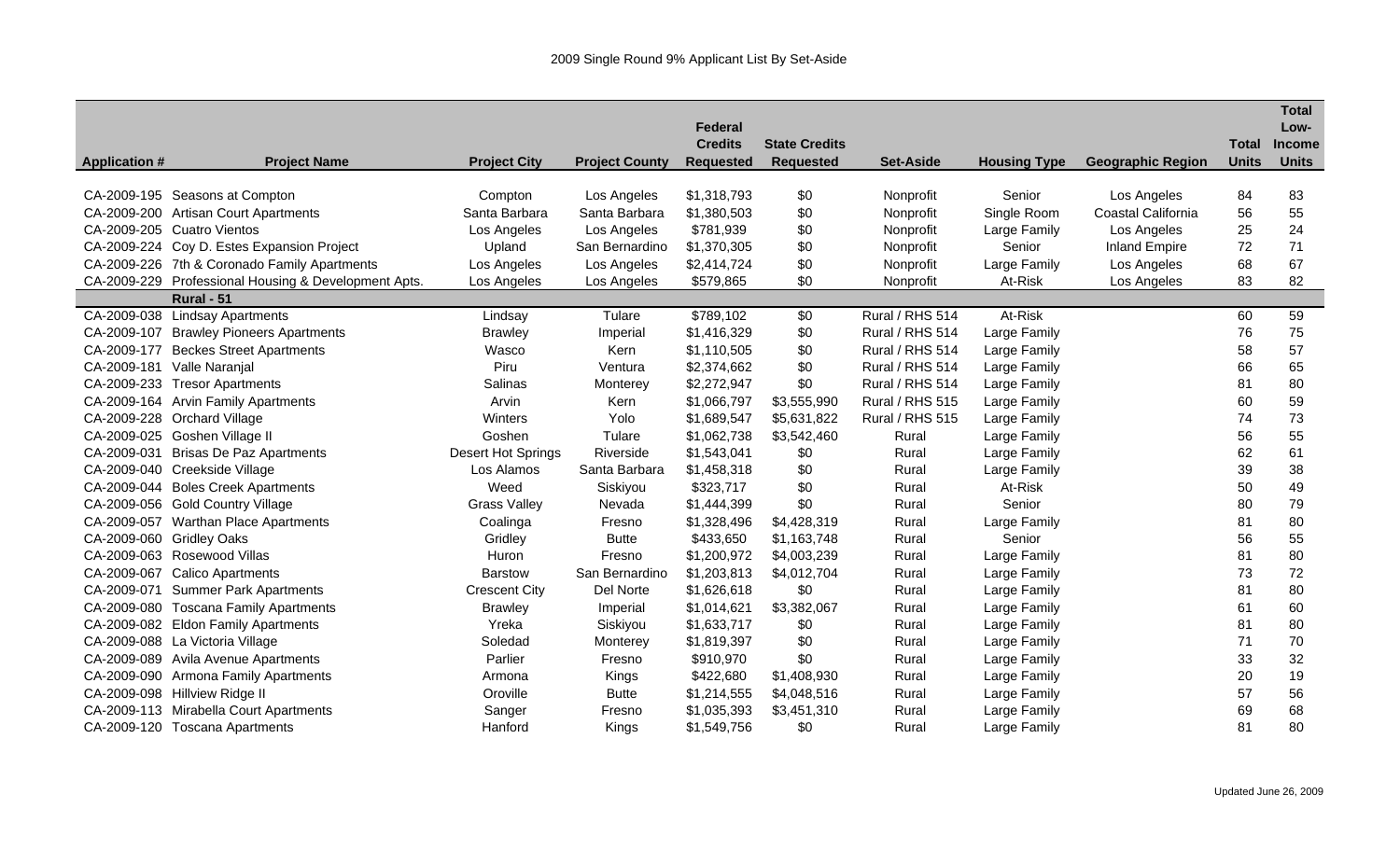|                         |                                               |                      |                       |                  |                      |                          |                      |                          |              | <b>Total</b>  |
|-------------------------|-----------------------------------------------|----------------------|-----------------------|------------------|----------------------|--------------------------|----------------------|--------------------------|--------------|---------------|
|                         |                                               |                      |                       | Federal          |                      |                          |                      |                          |              | Low-          |
|                         |                                               |                      |                       | <b>Credits</b>   | <b>State Credits</b> |                          |                      |                          | <b>Total</b> | <b>Income</b> |
| <b>Application #</b>    | <b>Project Name</b>                           | <b>Project City</b>  | <b>Project County</b> | <b>Requested</b> | <b>Requested</b>     | <b>Set-Aside</b>         | <b>Housing Type</b>  | <b>Geographic Region</b> | <b>Units</b> | <b>Units</b>  |
|                         | CA-2009-123 Redwood Court Apartments          | Chowchilla           | Madera                | \$1,112,372      | \$3,696,022          | Rural                    | Large Family         |                          | 81           | 80            |
|                         | CA-2009-128 Del Norte Point Apartments        | <b>Crescent City</b> | Del Norte             | \$1,903,397      | \$0                  | Rural                    | Large Family         |                          | 73           | 72            |
|                         | CA-2009-140 Dinuba M Street Senior Apartments | Dinuba               | Tulare                | \$1,237,926      | \$0                  | Rural                    | Senior               |                          | 66           | 65            |
|                         | CA-2009-145 Village at Acacia Apartments      | Lemoore              | Fresno                | \$1,514,920      | \$0                  | Rural                    | Large Family         |                          | 81           | 80            |
|                         | CA-2009-150 Miller & Lux Family Apartments    | Firebaugh            | Fresno                | \$563,161        | \$1,838,477          | Rural                    | Large Family         |                          | 37           | 37            |
|                         | CA-2009-153 Shasta Villas                     | Chowchilla           | Madera                | \$928,756        | \$3,095,853          | Rural                    | Large Family         |                          | 72           | 71            |
|                         | CA-2009-156 Washington Court Apartments       | Gridley              | <b>Butte</b>          | \$1,142,445      | \$3,808,148          | Rural                    | Large Family         |                          | 57           | 56            |
|                         | CA-2009-157 Miller & Lux Senior Apartments    | Firebaugh            | Fresno                | \$295,084        | \$983,612            | Rural                    | Senior               |                          | 22           | 22            |
|                         | CA-2009-162 Vista Meadows Senior Apartments   | Hollister            | San Benito            | \$1,153,538      | \$3,845,127          | Rural                    | Senior               |                          | 72           | 71            |
|                         | CA-2009-167 Oleander Terrace                  | Lemoore              | Kings                 | \$1,438,041      | \$4,793,469          | Rural                    | Large Family         |                          | 66           | 65            |
|                         | CA-2009-168 Meadowbrook Apartments            | <b>Brawley</b>       | Imperial              | \$1,184,085      | \$0                  | Rural                    | Large Family         |                          | 64           | 63            |
|                         | CA-2009-173 McFarland Family Apartments       | McFarland            | Kern                  | \$1,265,947      | \$0                  | Rural                    | Large Family         |                          | 80           | 79            |
|                         | CA-2009-175 Farmersville Senior Apartments    | Farmersville         | Tulare                | \$549,991        | \$1,833,302          | Rural                    | Senior               |                          | 40           | 39            |
|                         | CA-2009-176 Magnolia Place Senior Apartments  | Greenfield           | Monterey              | \$671,401        | \$0                  | Rural                    | Senior               |                          | 32           | 31            |
|                         | CA-2009-178 The Crossings at Big Bear Lake    | <b>Big Bear Lake</b> | San Bernardino        | \$1,284,011      | \$0                  | Rural                    | Large Family         |                          | 42           | 41            |
|                         | CA-2009-184 Kerman Acre Apartments            | Kerman               | Fresno                | \$275,371        | \$0                  | Rural                    | Large Family         |                          | 16           | 15            |
|                         | CA-2009-186 Kearney Palms Senior Apartments   | Kerman               | Fresno                | \$566,535        | \$1,888,450          | Rural                    | Senior               |                          | 44           | 44            |
|                         | CA-2009-191 Jackson Hills Apartments          | Jackson              | Amador                | \$1,018,510      | \$0                  | Rural                    | At-Risk              |                          | 86           | 80            |
|                         | CA-2009-212 Viscaya Apartments                | Dinuba               | Tulare                | \$990,158        | \$3,208,095          | Rural                    | Large Family         |                          | 64           | 63            |
|                         | CA-2009-214 Newman Family Apartments          | Newman               | Stanislaus            | \$954,928        | \$3,183,093          | Rural                    | Large Family         |                          | 68           | 67            |
|                         | CA-2009-217 Fife Creek Commons                | Guerneville          | Sonoma                | \$1,413,209      | \$0                  | Rural                    | <b>Special Needs</b> |                          | 48           | 47            |
| CA-2009-219 Aster Place |                                               | Eureka               | Humboldt              | \$1,265,530      | \$0                  | Rural                    | Large Family         |                          | 56           | 55            |
| CA-2009-221 Plaza Point |                                               | Arcata               | Humboldt              | \$685,075        | \$0                  | Rural                    | Senior               |                          | 29           | 28            |
|                         | CA-2009-222 Rohner Village Apartments         | Fortuna              | Humboldt              | \$859,622        | \$0                  | Rural                    | Large Family         |                          | 35           | 34            |
|                         | CA-2009-227 La Gloria Senior Apartments       | Salinas              | Monterey              | \$424,523        | \$0                  | Rural                    | Senior               |                          | 23           | 22            |
| CA-2009-235 Tres Lagos  |                                               | Wildomar             | Riverside             | \$2,012,232      | \$0                  | Rural                    | Senior               |                          | 81           | 80            |
|                         | <b>Small Development - 14</b>                 |                      |                       |                  |                      |                          |                      |                          |              |               |
| CA-2009-033             | <b>Court and Paradise</b>                     | Visalia              | Tulare                | \$242,030        | \$725,048            | <b>Small Development</b> | Large Family         | Central                  | 20           | 20            |
| CA-2009-041             | Pomegranate Circle                            | Sacramento           | Sacramento            | \$469,013        | \$0                  | <b>Small Development</b> | Large Family         | Capital/Northern Area    | 14           | 14            |
| CA-2009-059             | Vintage Plaza                                 | Stockton             | San Joaquin           | \$392,243        | \$0                  | <b>Small Development</b> | Large Family         | Central                  | 18           | 17            |
| CA-2009-065             | <b>Milan Town Homes</b>                       | Los Angeles          | Los Angeles           | \$674,434        | \$0                  | <b>Small Development</b> | Large Family         | Los Angeles              | 16           | 15            |
|                         | CA-2009-109 Park View Metro                   | Los Angeles          | Los Angeles           | \$669,518        | \$0                  | <b>Small Development</b> | Large Family         | Los Angeles              | 21           | 20            |